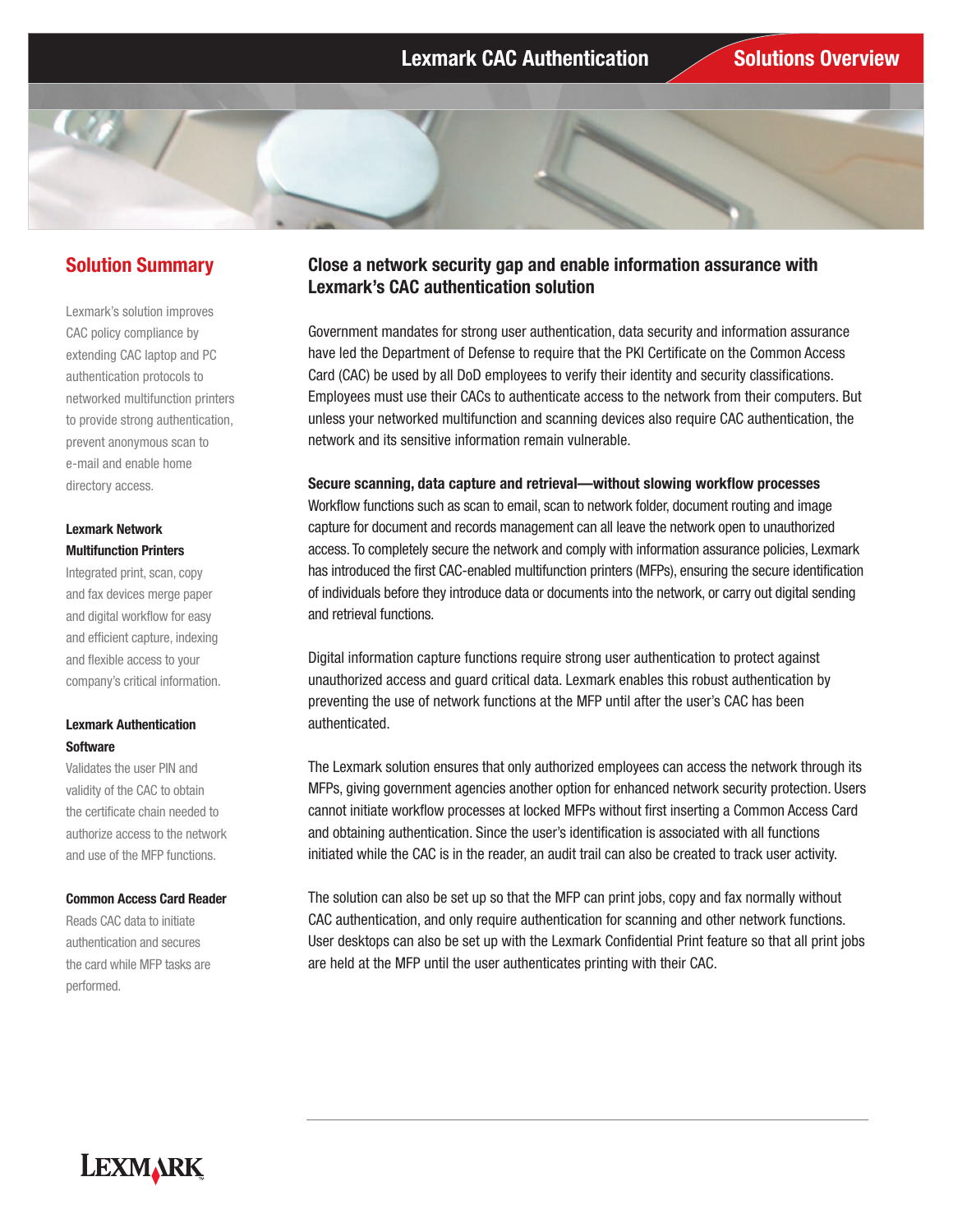# **Integrated architecture blends hardware and software into a secure network access solution**

The Lexmark Common Access Card authentication solution is comprised of three core components:

## **Lexmark Network Multifunction Printers (MFPs)**

Lexmark monochrome and color MFPs are an onramp for capturing paper-based data and documents electronically enabling digital sending, information sharing and workflow processes efficiently, reliably and cost effectively. Authorized users can walk up to the MFP and perform any function with no special training—the interactive e-Task touch screen interface is designed for easy, efficient and flexible access to office functions.

### **Lexmark Authentication Software**

This Lexmark software validates the CAC and PIN to obtain the certificate chain and authorize access to the network and use of the MFP functions. User preferences, network folders and applications permissions are also retrieved and implemented after authorization.

## **Common Access Card Reader**

Compliant with the NIST standards for CAC and HSPD-12 PIV cards, this device reads the CAC data to initiate the authentication process and secures the card in the device while the MFP tasks are performed.



# **LEXMARK**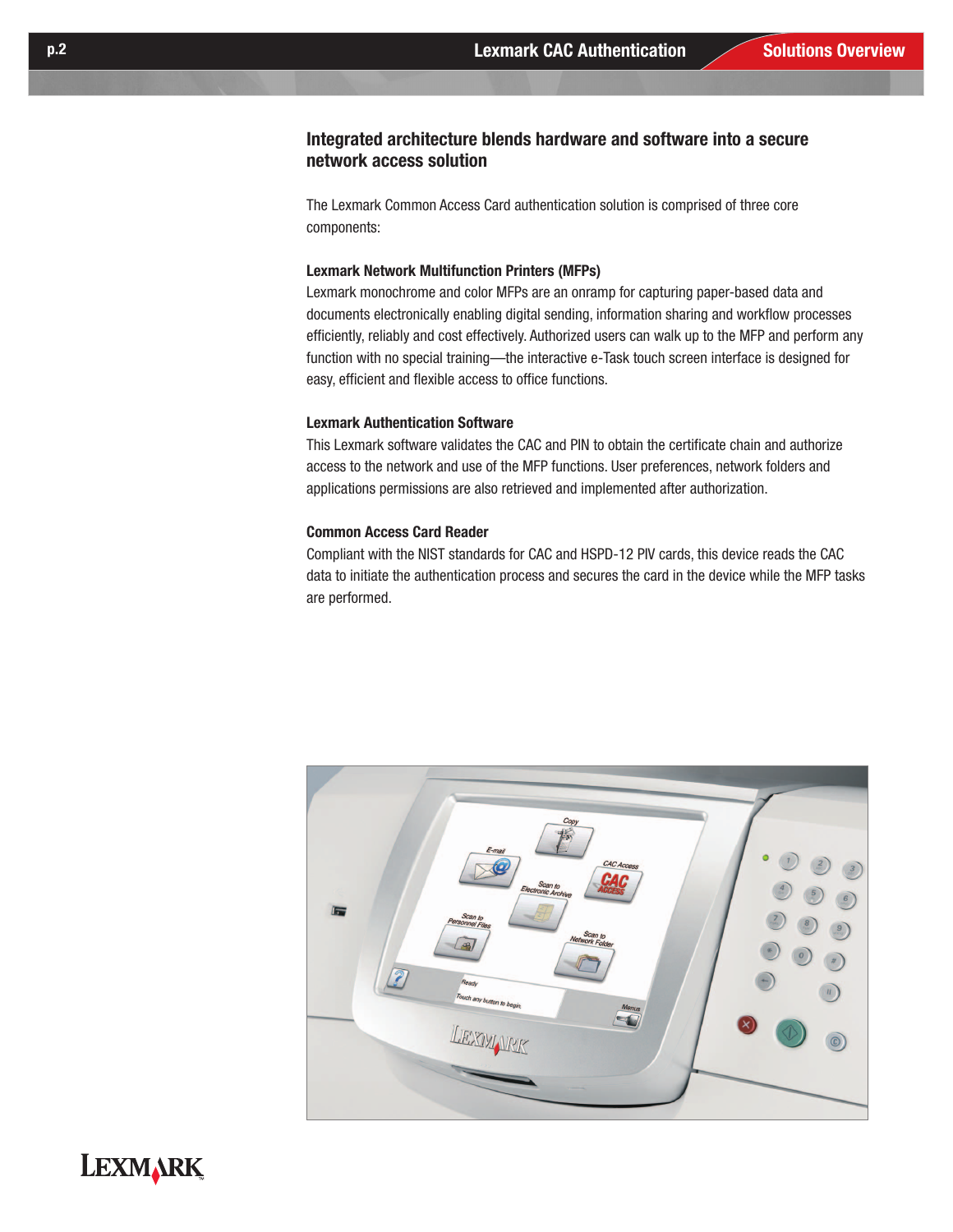# **Authenticate users and keep workflow moving efficiently and securely in four simple steps**

Lexmark's CAC solution for MFPs follows the same protocol as current laptop and PC CAC authentication processes. The onboard CAC reader and user-friendly e-Task MFP touch screen make authentication simple and secure:

- 1. The users insert their CAC into the MFP's card reader and are prompted to enter their PIN.
- 2. The MFP validates the PIN against the CAC, then extracts the PKI certificates from the CAC and sends them to the authentication system for validation.
- 3. When validation is successful, the MFP home screen appears and user preferences and other system parameters are also implemented. The user can then perform any of the MFP functions such as scan to email, scan to home (or other) network folder, scan to document management systems, etc.
- 4. Leaving the CAC in the reader, no additional login is required to perform additional MFP functions. The user will remain logged in as long as their CAC stays in the reader removing the CAC will return the MFP to its locked, secure state.

# **Put Lexmark's CAC authentication solution to work to keep your network secure**

By seamlessly integrating Lexmark MFPs and CAC authentication technology, Lexmark can help you meet government security requirements while protecting your network and information from unauthorized access. Utilizing new Lexmark MFPs or adapting your existing fleet, our workflow experts can design and implement a solution that meets your specific departmental requirements.

# **LEXMARK**